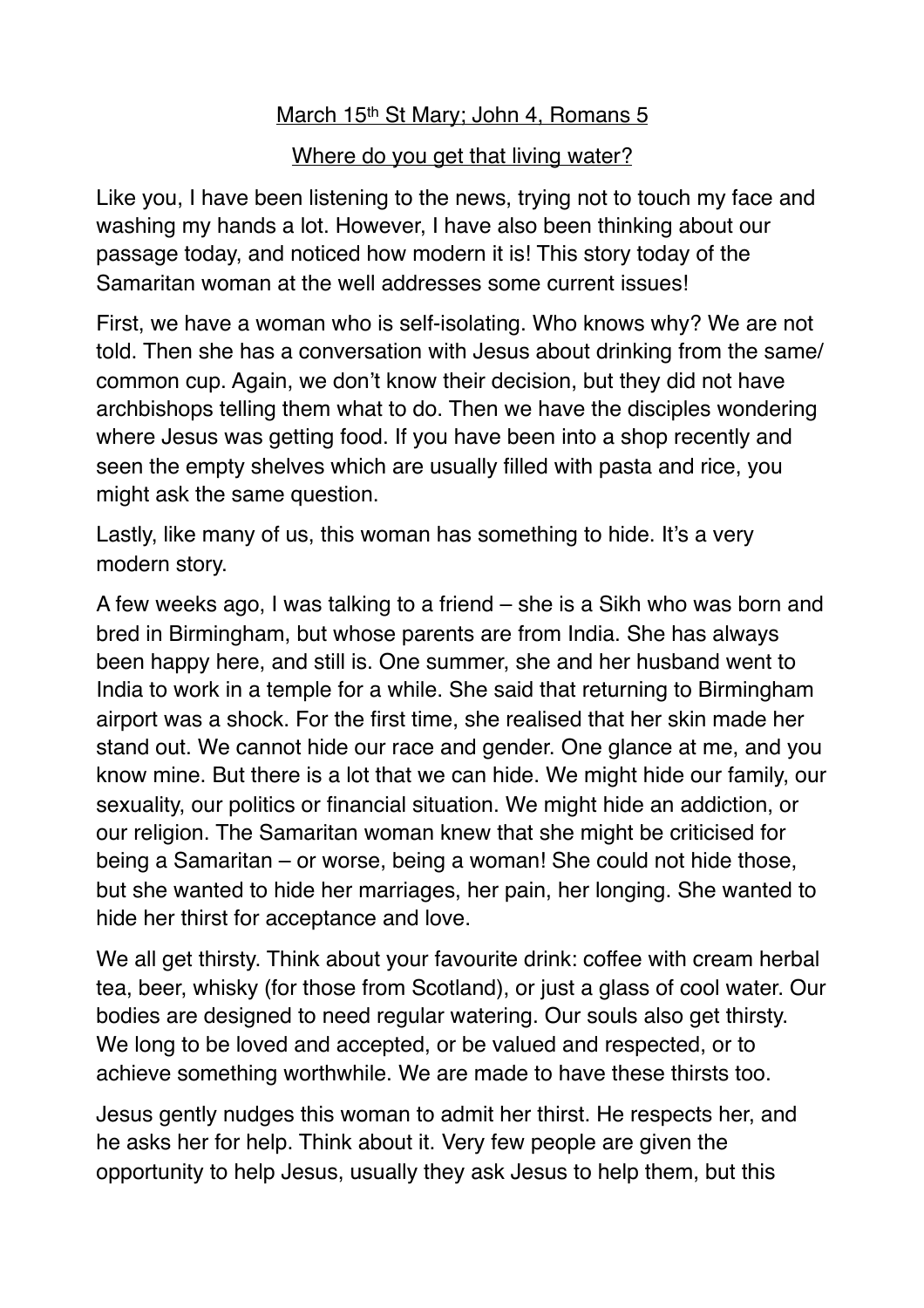woman was allowed to help Jesus, He asks for a drink and they have a conversation. And the woman asks today's question: 'Where do you get that living water?'

Living water describes water that is flowing – not stuck at the bottom of a well. It is always fresh, always refreshing; it never dries up. It is water that brings life.

At the moment, the world is an uncertain place. We wait for the virus to spread, the invisible enemy. It is an anxious time. We may be thirsty for certainty – which we cannot have; or thirsty to protect our families – which we cannot do; or just thirsty for someone to hear our fears. Where can we find living water to quench our thirst?

Even before the woman asked, Jesus had answered. He said, 'If you knew the gift of God and the one who is speaking to you, he can give you living water.' In other words, knowing Jesus is the way to living water. Jesus knew about her marriages and her loneliness. They were not hidden from him, and he accepted her and loved her. Jesus knows about those things we try to keep hidden, he knows our thirst and he offers us living water.

That's a nice image, but what does it mean in practice? For that, we can turn to Romans.

The letter to the Romans is clear: if we have faith in Jesus, if we know him, we have peace with God through Jesus. We are accepted and don't need to hide. The living water begins to flow.

A Christian friend said to me recently that, when he looked at his friends who had stopped being Christians, it was usually because they had done something that they felt God could not forgive. But if we have faith in Jesus, we have peace with God. Nothing is unforgiveable; nothing needs to be hidden.

The passage continues: we can encourage the flow of living water, by remembering that suffering produces perseverance, perseverance character and character hope.

I have grown up in the era of the Star Wars films – all nine of them plus spin-offs. In one of the earlier films, Yoda – a wise being, says: 'Fear is a path to the dark side.

Fear leads to anger, anger leads to hate, hate leads to suffering.'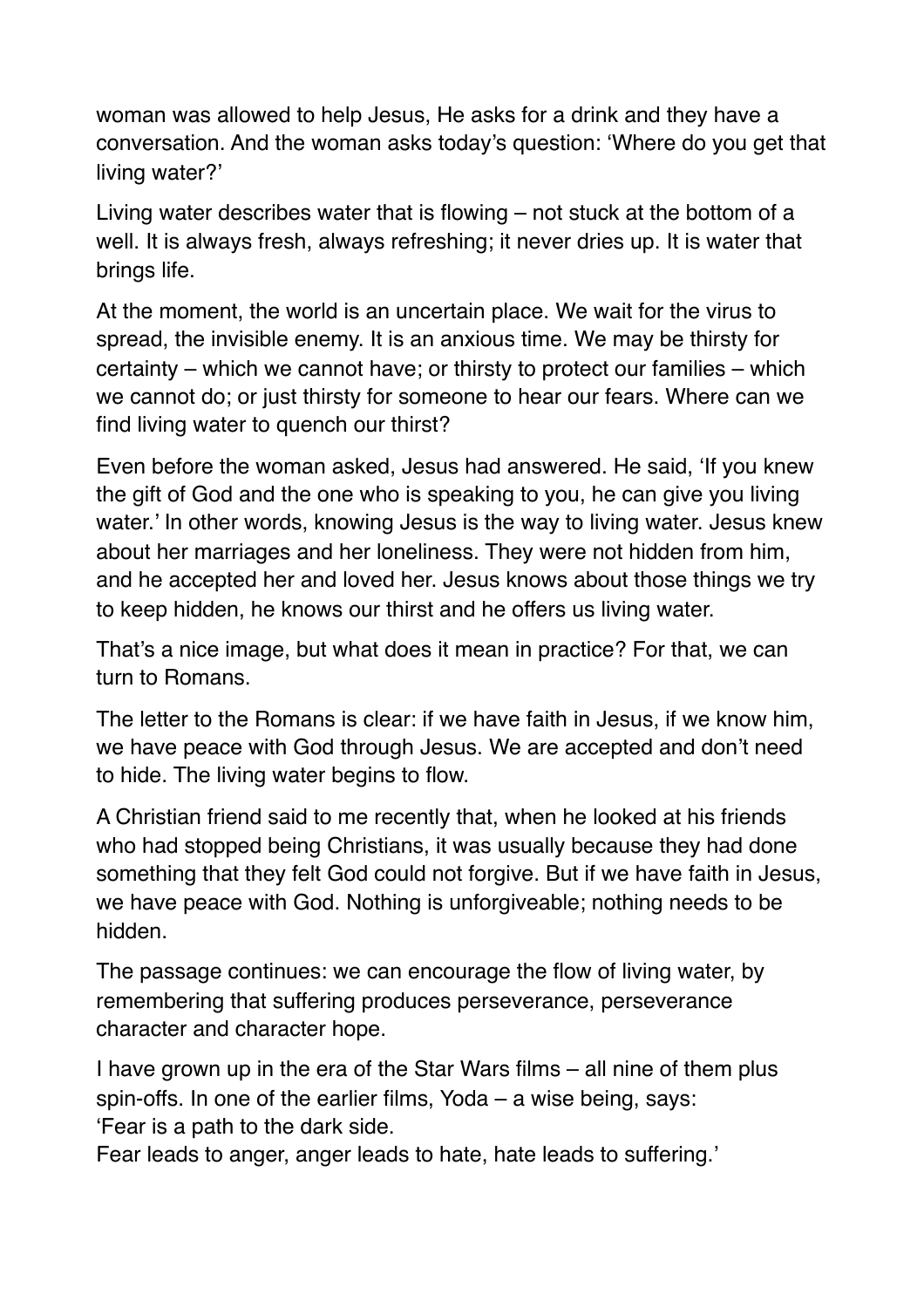We see those steps spiralling downwards in people around us, and sometimes in ourselves. Maybe the Samaritan woman had known them. But those steps ignore Jesus. With Jesus, the steps are different. Maybe we should re-write Yoda's statement:

fear makes us seek the God who cares; anger lets us know a God of justice; hate confronts us with a God who loves;

suffering produces perseverance; perseverance, character and character hope; and hope does not disappoint us because God's Holy Spirit has been poured into our hearts. (Romans 5v3-5)

We are living in anxious times, but I want to finish with two comments.

First - there are practical things we can do to help ourselves, but let's allow the living water to flow through us to others. I would say that we need to keep an eye on others, but I know the care in this congregation - you will do that anyway! However, foodbanks are short of rice, pasta, long-life milk. These are the same things that people have been panic-buying. If we have more than we need, maybe we can contribute something to a local foodbank.

Second, I want to finish with a psalm that I go back to in crisis. Psalm 46: (A firaly free translation!)

God is our refuge and strength, a very-present help in trouble.

Therefore we can have courage though the virus draws near,

Though the stockmarkets tumble, and shop shelves are empty, though large gatherings are banned and handshakes are forbidden.

There is a river of water whose streams make glad the city of God; the holy habitation of the Most High.

God is with his people, therefore they have hope.

The invisible God is greater than the invisible virus. We can live with trust.

God says, 'Be still and know that I am God! I will be exalted in the nations; I will be exalted in the earth'.

The Lord of hosts is with us, the God of Jacob is our fortress.